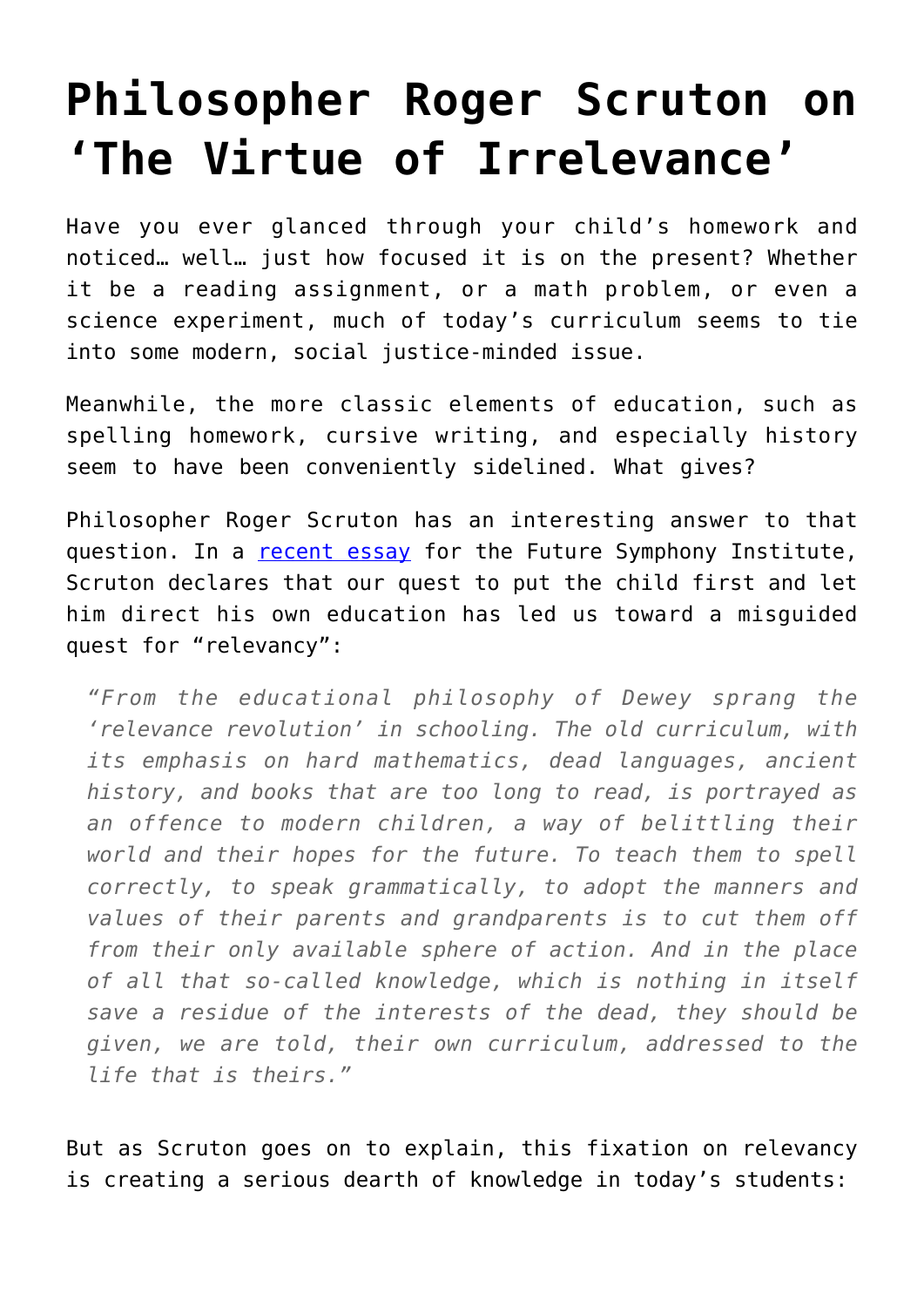*"The immediate effect of the relevance revolution was to introduce into the classroom topics relevant to the interests of their teachers – topics like social justice, gender equality, nuclear disarmament, third-world poverty, gay rights. Whole subjects were concocted to replace the old curriculum in history, geography, and English: 'peace studies,' 'world studies,' 'gender studies,' and so on. The teaching of dead languages virtually ceased, and today in Britain, and doubtless in America too, it is a rare school that offers lessons in German, indeed in any modern language other than French or Spanish. Of course, it could be that less and less teachers are available with the knowledge required by the old curriculum. But it is a sad day for education when the loss of knowledge is described, instead, as a gain – when the old curriculum, based on subjects that had proved their worth over many decades, is replaced by a curriculum based purely on the causes and effects of the day. At any rate, to think that relevance, so understood, shows a respect for children that was absent from the old knowledgebased curriculum is to suffer from a singular deficiency in sympathy."*

Such practices, Scruton declares, are not building respect for children like they intended, but are instead a disrespect to their very being. According to Scruton, an education which truly respects a child will instill him with the values which have today become *irrelevant*, including:

- **-Old-fashioned "social graces" or [manners](https://www.intellectualtakeout.org/blog/why-dont-more-people-teach-manners)**
- Languages such as **[Latin](https://www.intellectualtakeout.org/blog/7-benefits-latin-offers-todays-students)** and Greek
- [Skills](https://www.intellectualtakeout.org/blog/adulting-school-founded-teach-millennials-how-be-adults) which he will need as an adult
- [Knowledge of the past](https://www.intellectualtakeout.org/blog/why-knowing-past-important) with which to analyze present problems
- Ability to discern between [fact and opinion](https://www.intellectualtakeout.org/blog/act-college-kids-cant-discern-between-fact-opinion)

Do you think Scruton is correct? Have we focused so much on making education relevant to today's child that we have